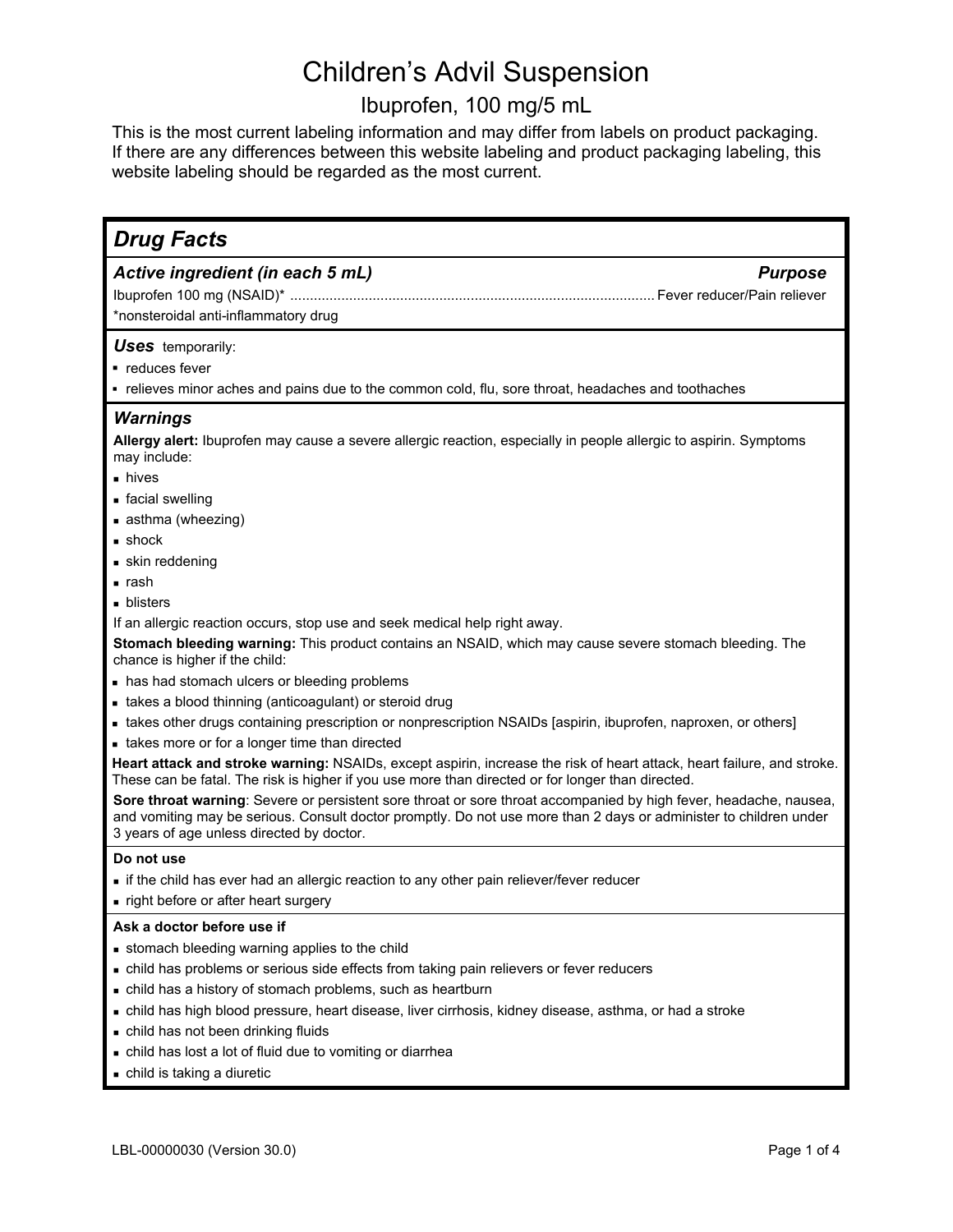# Ibuprofen, 100 mg/5 mL

This is the most current labeling information and may differ from labels on product packaging. If there are any differences between this website labeling and product packaging labeling, this website labeling should be regarded as the most current.

| Ask a doctor or pharmacist before use if the child is                                                                                                                                                                        |
|------------------------------------------------------------------------------------------------------------------------------------------------------------------------------------------------------------------------------|
| under a doctor's care for any serious condition                                                                                                                                                                              |
| • taking any other drug                                                                                                                                                                                                      |
| When using this product                                                                                                                                                                                                      |
| • take with food or milk if stomach upset occurs                                                                                                                                                                             |
| Stop use and ask a doctor if                                                                                                                                                                                                 |
| . child experiences any of the following signs of stomach bleeding:                                                                                                                                                          |
| $\blacksquare$ feels faint                                                                                                                                                                                                   |
| vomits blood                                                                                                                                                                                                                 |
| • has bloody or black stools                                                                                                                                                                                                 |
| • has stomach pain that does not get better                                                                                                                                                                                  |
| - child has symptoms of heart problems or stroke:                                                                                                                                                                            |
| ■ chest pain                                                                                                                                                                                                                 |
| • trouble breathing                                                                                                                                                                                                          |
| veakness in one part or side of body                                                                                                                                                                                         |
| slurred speech                                                                                                                                                                                                               |
| • leg swelling                                                                                                                                                                                                               |
| • the child does not get any relief within first day (24 hours) of treatment                                                                                                                                                 |
| • fever or pain gets worse or lasts more than 3 days                                                                                                                                                                         |
| - redness or swelling is present in the painful area                                                                                                                                                                         |
| any new symptoms appear                                                                                                                                                                                                      |
| Keep out of reach of children. In case of overdose, get medical help or contact a Poison Control Center right                                                                                                                |
| away.                                                                                                                                                                                                                        |
| <b>Directions</b>                                                                                                                                                                                                            |
| - this product does not contain directions or complete warnings for adult use                                                                                                                                                |
| • do not give more than directed                                                                                                                                                                                             |
| shake well before using                                                                                                                                                                                                      |
| $mL =$ milliliter                                                                                                                                                                                                            |
| • find right dose on chart. If possible, use weight to dose; otherwise use age.                                                                                                                                              |
| prepeat dose every 6-8 hours, if needed                                                                                                                                                                                      |
| - do not use more than 4 times a day                                                                                                                                                                                         |
| - measure only with the dosing cup provided. Dosing cup to be used with Children's Advil Suspension only. Do not<br>use with other products. Dose lines account for product remaining in cup due to thickness of suspension. |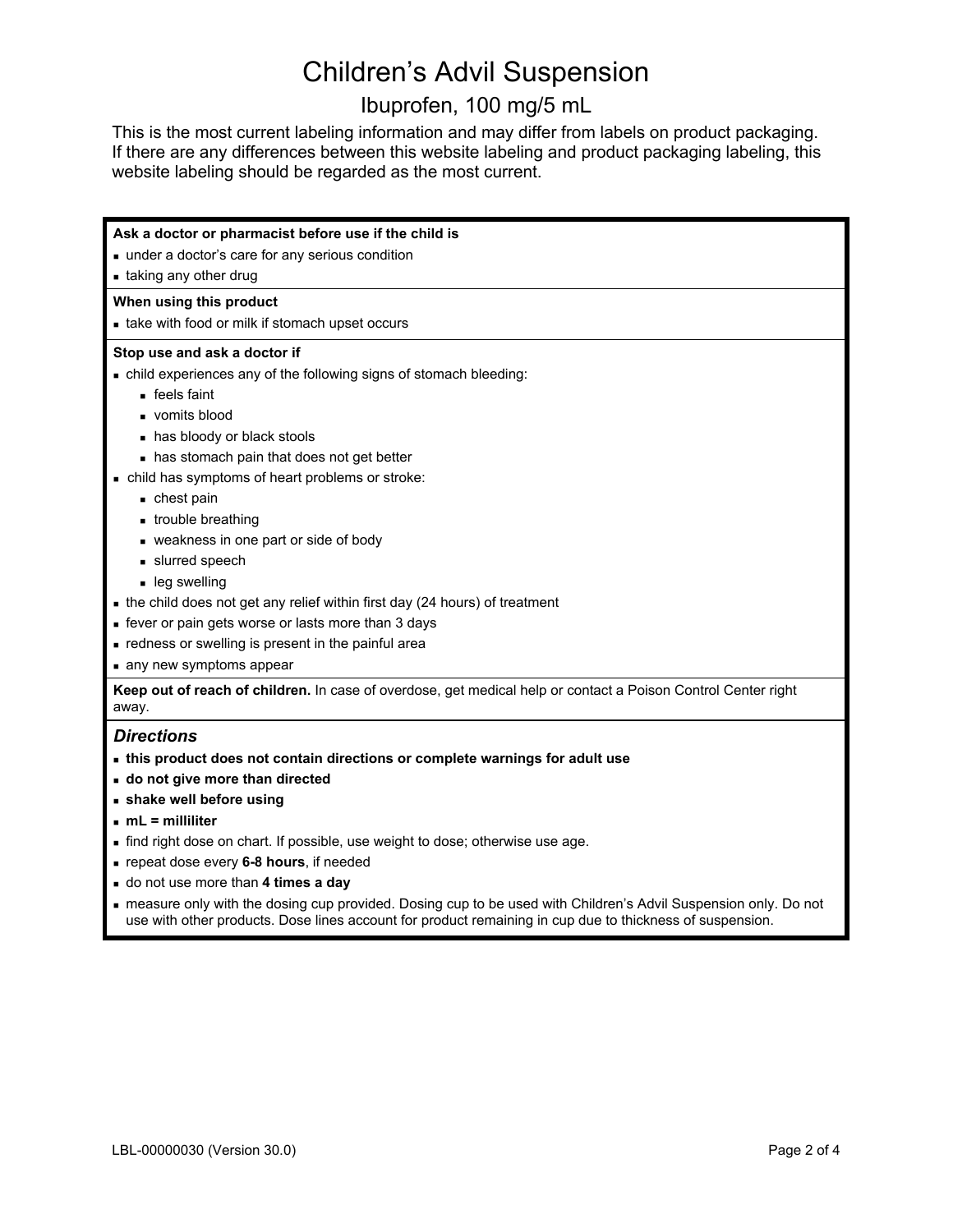# Ibuprofen, 100 mg/5 mL

This is the most current labeling information and may differ from labels on product packaging. If there are any differences between this website labeling and product packaging labeling, this website labeling should be regarded as the most current.

| <b>Dosing Chart</b> |                  |                 |  |
|---------------------|------------------|-----------------|--|
| Weight (lb)         | Age (yr)         | Dose (mL)       |  |
| under 24 lb         | under 2 yr       | ask a doctor    |  |
| 24-35 lb            | $2-3$ yr         | 5 mL            |  |
| 36-47 lb            | 4-5 yr           | $7.5$ mL        |  |
| 48-59 lb            | $6-8$ yr         | $10 \text{ ml}$ |  |
| 60-71 lb            | $9-10$ yr        | $12.5$ mL       |  |
| 72-95 lb            | 11 <sub>yr</sub> | $15 \text{ mL}$ |  |

## *Other information*

- each 5 mL contains: **sodium 3 mg** (Grape, White Grape, Fruit, and Bubblegum)
- each 5 mL contains: **sodium 10 mg** (Dye-Free Blue Raspberry and Sugar-Free Dye-Free Berry)
- one dose lasts 6-8 hours
- store at 20-25 $^{\circ}$ C (68-77 $^{\circ}$ F)
- see bottom of box for lot number and expiration date

## *Inactive ingredients*

#### (FRUIT FLAVOR)

artificial flavor, carboxymethylcellulose sodium, citric acid monohydrate, edetate disodium, FD&C red no. 40, glycerin, microcrystalline cellulose, polysorbate 80, purified water, sodium benzoate, sorbitol solution, sucrose, xanthan gum

## (GRAPE)

acetic acid, artificial flavor, butylated hydroxytoluene, carboxymethylcellulose sodium, citric acid monohydrate, edetate disodium, FD&C blue no.1, FD&C red no. 40, glycerin, microcrystalline cellulose, polysorbate 80, propylene glycol, purified water, sodium benzoate, sorbitol solution, sucrose, xanthan gum

## (WHITE GRAPE)

acetic acid, artificial flavor, butylated hydroxytoluene, carboxymethylcellulose sodium, citric acid monohydrate, edetate disodium, glycerin, microcrystalline cellulose, polysorbate 80, propylene glycol, purified water, sodium benzoate, sorbitol solution, sucrose, xanthan gum

## (DYE-FREE BLUE RASPBERRY)

artificial and natural flavors, carboxymethylcellulose sodium, citric acid monohydrate, edetate disodium, glycerin, microcrystalline cellulose, polysorbate 80, propylene glycol, purified water, sodium benzoate, sodium citrate, sorbitol solution, sucrose, xanthan gum